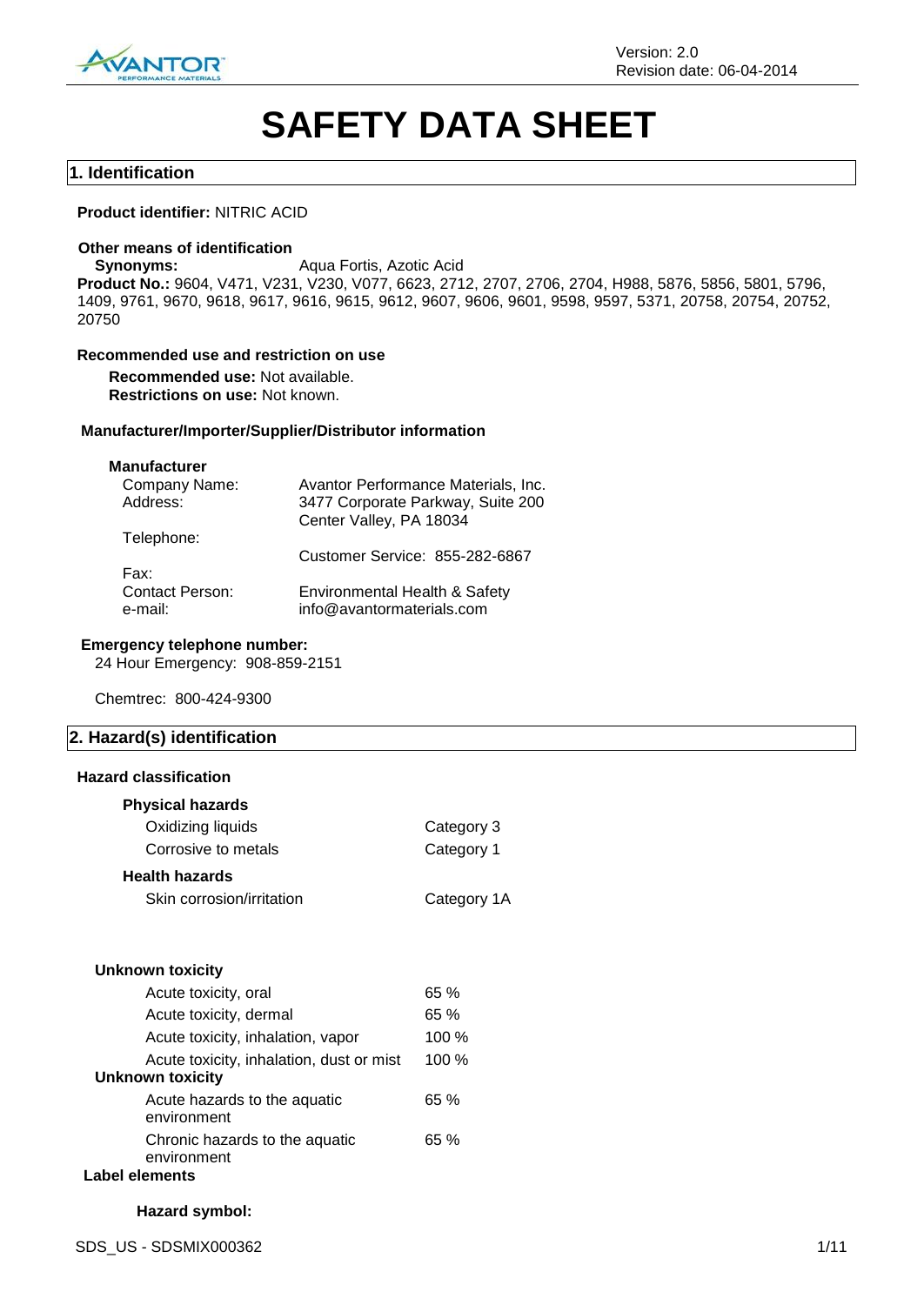

| <b>Signal word:</b>            | Danger                                                                                                                                                                                                                                                                                                                                                                                                                                                                                                                                                                                                     |
|--------------------------------|------------------------------------------------------------------------------------------------------------------------------------------------------------------------------------------------------------------------------------------------------------------------------------------------------------------------------------------------------------------------------------------------------------------------------------------------------------------------------------------------------------------------------------------------------------------------------------------------------------|
| <b>Hazard statement:</b>       | May intensify fire; oxidizer.<br>May be corrosive to metals.<br>Causes severe skin burns and eye damage.                                                                                                                                                                                                                                                                                                                                                                                                                                                                                                   |
| <b>Precautionary statement</b> |                                                                                                                                                                                                                                                                                                                                                                                                                                                                                                                                                                                                            |
| <b>Prevention:</b>             | Wear protective gloves/protective clothing/eye protection/face protection.<br>Wash hands thoroughly after handling. Keep only in original container. Keep<br>away from heat. Keep/Store away from clothing/combustible materials. Take<br>any precaution to avoid mixing with combustibles. Use only outdoors or in a<br>well-ventilated area.                                                                                                                                                                                                                                                             |
| <b>Response:</b>               | In case of fire: Use water spray, foam, dry powder or carbon dioxide for<br>extinction. Immediately call a POISON CENTER/doctor. IF SWALLOWED:<br>Rinse mouth. Do NOT induce vomiting. IF ON SKIN (or hair): Take off<br>immediately all contaminated clothing. Rinse skin with water/shower. Wash<br>contaminated clothing before reuse. IF IN EYES: Rinse cautiously with<br>water for several minutes. Remove contact lenses, if present and easy to<br>do. Continue rinsing. IF INHALED: Remove person to fresh air and keep<br>comfortable for breathing. Absorb spillage to prevent material damage. |
| Storage:                       | Store locked up. Store in corrosive resistant container with a resistant inner<br>liner. Store in a well-ventilated place. Keep container tightly closed.                                                                                                                                                                                                                                                                                                                                                                                                                                                  |
| Disposal:                      | Dispose of contents/container to an appropriate treatment and disposal<br>facility in accordance with applicable laws and regulations, and product<br>characteristics at time of disposal.                                                                                                                                                                                                                                                                                                                                                                                                                 |
| Other hazards which do not     | None.                                                                                                                                                                                                                                                                                                                                                                                                                                                                                                                                                                                                      |

```
result in GHS classification:
```
## **3. Composition/information on ingredients**

## **Mixtures**

| <b>Chemical identity</b>                                                                                            | Common name<br>and synonyms | <b>CAS</b><br>number | Content in percent $(\%)^*$ |  |  |
|---------------------------------------------------------------------------------------------------------------------|-----------------------------|----------------------|-----------------------------|--|--|
| NITRIC ACID<br>7697-37-2<br>65 - 70%                                                                                |                             |                      |                             |  |  |
| * All concentrations are percent by weight unless ingredient is a gas. Gas concentrations are in percent by volume. |                             |                      |                             |  |  |

#### **4. First-aid measures**

| <b>General information:</b> | Get medical advice/attention if you feel unwell. Show this safety data sheet<br>to the doctor in attendance.                                                               |
|-----------------------------|----------------------------------------------------------------------------------------------------------------------------------------------------------------------------|
| Ingestion:                  | Call a physician or poison control center immediately. Do NOT induce<br>vomiting. If vomiting occurs, keep head low so that stomach content doesn't<br>get into the lungs. |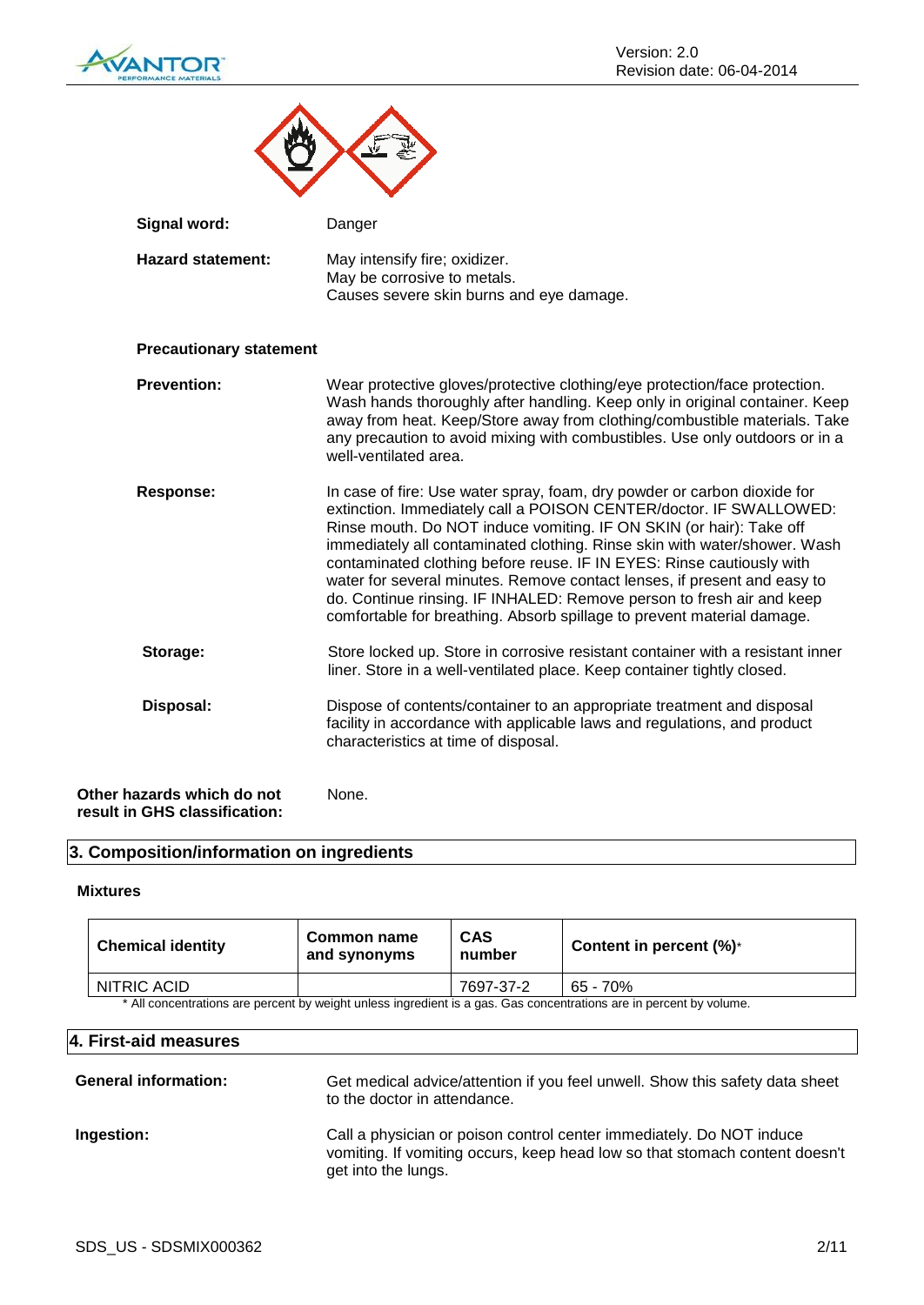|                                                                                   | Version: 2.0<br>Revision date: 06-04-2014                                                                                                                                                                                                                                 |  |  |  |
|-----------------------------------------------------------------------------------|---------------------------------------------------------------------------------------------------------------------------------------------------------------------------------------------------------------------------------------------------------------------------|--|--|--|
| Inhalation:                                                                       | Move to fresh air. Call a physician or poison control center immediately. If<br>breathing stops, provide artificial respiration. If breathing is difficult, give<br>oxygen.                                                                                               |  |  |  |
| <b>Skin contact:</b>                                                              | Immediately flush with plenty of water for at least 15 minutes while<br>removing contaminated clothing and shoes. Call a physician or poison<br>control center immediately. Wash contaminated clothing before reuse.<br>Destroy or thoroughly clean contaminated shoes.   |  |  |  |
| Eye contact:                                                                      | Immediately flush with plenty of water for at least 15 minutes. If easy to do,<br>remove contact lenses. Call a physician or poison control center<br>immediately. In case of irritation from airborne exposure, move to fresh air.<br>Get medical attention immediately. |  |  |  |
| Most important symptoms/effects, acute and delayed                                |                                                                                                                                                                                                                                                                           |  |  |  |
| <b>Symptoms:</b>                                                                  | Corrosive to skin and eyes. Causes digestive tract burns. Spray mists may<br>cause respiratory tract irritation.                                                                                                                                                          |  |  |  |
|                                                                                   | Indication of immediate medical attention and special treatment needed                                                                                                                                                                                                    |  |  |  |
| <b>Treatment:</b>                                                                 | Treat symptomatically. Symptoms may be delayed.                                                                                                                                                                                                                           |  |  |  |
| 5. Fire-fighting measures                                                         |                                                                                                                                                                                                                                                                           |  |  |  |
| <b>General fire hazards:</b>                                                      | Strong oxidizer - contact with other material may cause fire.                                                                                                                                                                                                             |  |  |  |
| Suitable (and unsuitable) extinguishing media                                     |                                                                                                                                                                                                                                                                           |  |  |  |
| <b>Suitable extinguishing</b><br>media:                                           | Water spray, fog, CO2, dry chemical, or regular foam.                                                                                                                                                                                                                     |  |  |  |
| Unsuitable extinguishing<br>media:                                                | None known.                                                                                                                                                                                                                                                               |  |  |  |
| Specific hazards arising from<br>the chemical:                                    | Oxidizing Contact with combustible material may cause fire. Fire may<br>produce irritating, corrosive and/or toxic gases.                                                                                                                                                 |  |  |  |
| Special protective equipment and precautions for firefighters                     |                                                                                                                                                                                                                                                                           |  |  |  |
| <b>Special fire fighting</b><br>procedures:                                       | Move containers from fire area if you can do so without risk. Use water<br>spray to keep fire-exposed containers cool. Cool containers exposed to<br>flames with water until well after the fire is out.                                                                  |  |  |  |
| <b>Special protective equipment</b><br>for fire-fighters:                         | Firefighters must use standard protective equipment including flame<br>retardant coat, helmet with face shield, gloves, rubber boots, and in<br>enclosed spaces, SCBA. Self-contained breathing apparatus and full<br>protective clothing must be worn in case of fire.   |  |  |  |
| 6. Accidental release measures                                                    |                                                                                                                                                                                                                                                                           |  |  |  |
| <b>Personal precautions,</b><br>protective equipment and<br>emergency procedures: | Keep unauthorized personnel away. ELIMINATE all ignition sources (no<br>smoking, flares, sparks or flames in immediate area). Use personal<br>protective equipment. See Section 8 of the MSDS for Personal Protective                                                     |  |  |  |

Equipment. Ventilate closed spaces before entering them. Do not touch damaged containers or spilled material unless wearing appropriate protective clothing.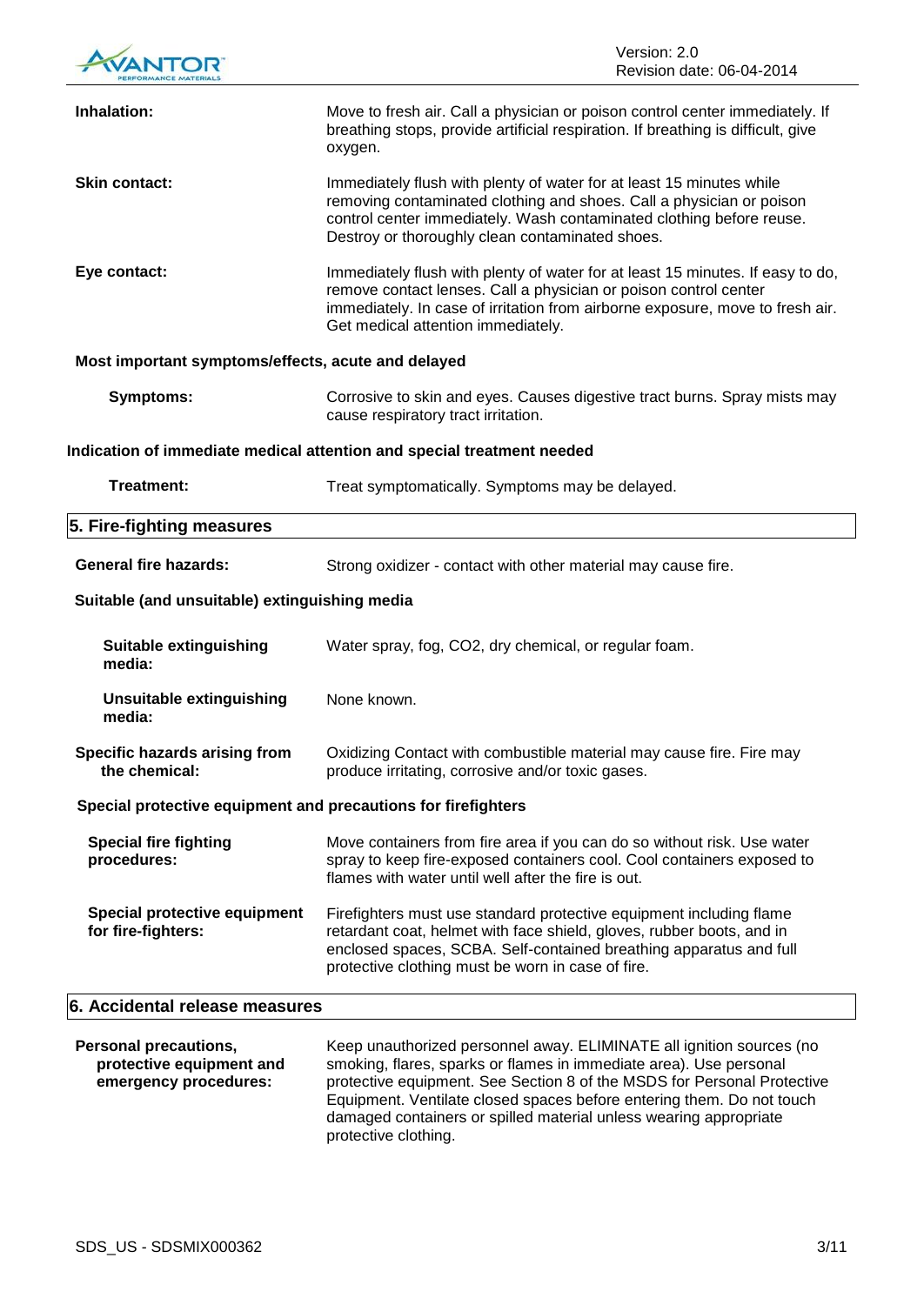

| <b>Methods and material for</b><br>containment and cleaning<br>up:  | Keep combustibles (wood, paper, oil, etc.) away from spilled material. Stop<br>leak if possible without any risk. Do not absorb in sawdust or other<br>combustible materials. Absorb spill with vermiculite or other inert material.<br>Collect in a non-combustible container for prompt disposal. Clean surface<br>thoroughly to remove residual contamination. Dike far ahead of larger spill<br>for later recovery and disposal. |
|---------------------------------------------------------------------|--------------------------------------------------------------------------------------------------------------------------------------------------------------------------------------------------------------------------------------------------------------------------------------------------------------------------------------------------------------------------------------------------------------------------------------|
| <b>Notification Procedures:</b>                                     | Dike for later disposal. Prevent entry into waterways, sewer, basements or<br>confined areas. Stop the flow of material, if this is without risk. Inform<br>authorities if large amounts are involved.                                                                                                                                                                                                                               |
| <b>Environmental precautions:</b>                                   | Do not contaminate water sources or sewer. Prevent further leakage or<br>spillage if safe to do so. Avoid discharge into drains, water courses or onto<br>the ground.                                                                                                                                                                                                                                                                |
| 7. Handling and storage                                             |                                                                                                                                                                                                                                                                                                                                                                                                                                      |
| Precautions for safe handling:                                      | Keep away from combustible material. Do not get in eyes, on skin, on<br>clothing. Wash hands thoroughly after handling. Do not eat, drink or smoke<br>when using the product. Do not taste or swallow. Never add water to acid!<br>Never pour water into acid/base. Dilute by slowly pouring the product into<br>water while stirring.                                                                                               |
| Conditions for safe storage,<br>including any<br>incompatibilities: | Do not store in metal containers. Store away from heat and light. Keep<br>away from combustible material. Keep containers closed when not in use.<br>Store in a cool, dry place. Keep container in a well-ventilated place.                                                                                                                                                                                                          |

## **8. Exposure controls/personal protection**

#### **Control parameters**

|  | <b>Occupational exposure limits</b> |  |
|--|-------------------------------------|--|
|  |                                     |  |

| <b>Chemical identity</b> | <b>Type</b> | <b>Exposure Limit values</b> |                   | <b>Source</b>                                                                  |
|--------------------------|-------------|------------------------------|-------------------|--------------------------------------------------------------------------------|
| NITRIC ACID              | <b>TWA</b>  | 2 ppm                        |                   | US. ACGIH Threshold Limit Values (2011)                                        |
|                          | <b>STEL</b> | 4 ppm                        |                   | US. ACGIH Threshold Limit Values (2011)                                        |
|                          | <b>STEL</b> | 4 ppm                        | 10 mg/m $3$       | US. NIOSH: Pocket Guide to Chemical<br>Hazards (2010)                          |
|                          | <b>REL</b>  | 2 ppm                        | $5 \text{ mg/m}$  | US. NIOSH: Pocket Guide to Chemical<br>Hazards (2010)                          |
|                          | PEL         | 2 ppm                        | $5 \text{ mg/m}$  | US. OSHA Table Z-1 Limits for Air<br>Contaminants (29 CFR 1910.1000) (02 2006) |
|                          | <b>TWA</b>  | 2 ppm                        | $5 \text{ mg/m}$  | US. OSHA Table Z-1-A (29 CFR 1910.1000)<br>(1989)                              |
|                          | <b>STEL</b> | 4 ppm                        | $10 \text{ mg/m}$ | US. OSHA Table Z-1-A (29 CFR 1910.1000)<br>(1989)                              |

#### **Appropriate engineering controls**

No data available.

## **Individual protection measures, such as personal protective equipment**

| <b>General information:</b>                | Good general ventilation (typically 10 air changes per hour) should be used.<br>Ventilation rates should be matched to conditions. If applicable, use<br>process enclosures, local exhaust ventilation, or other engineering controls<br>to maintain airborne levels below recommended exposure limits. If<br>exposure limits have not been established, maintain airborne levels to an<br>acceptable level. An eye wash and safety shower must be available in the<br>immediate work area. |
|--------------------------------------------|---------------------------------------------------------------------------------------------------------------------------------------------------------------------------------------------------------------------------------------------------------------------------------------------------------------------------------------------------------------------------------------------------------------------------------------------------------------------------------------------|
| <b>Eye/face protection:</b>                | Wear safety glasses with side shields (or goggles) and a face shield.                                                                                                                                                                                                                                                                                                                                                                                                                       |
| <b>Skin protection</b><br>Hand protection: | Chemical resistant gloves                                                                                                                                                                                                                                                                                                                                                                                                                                                                   |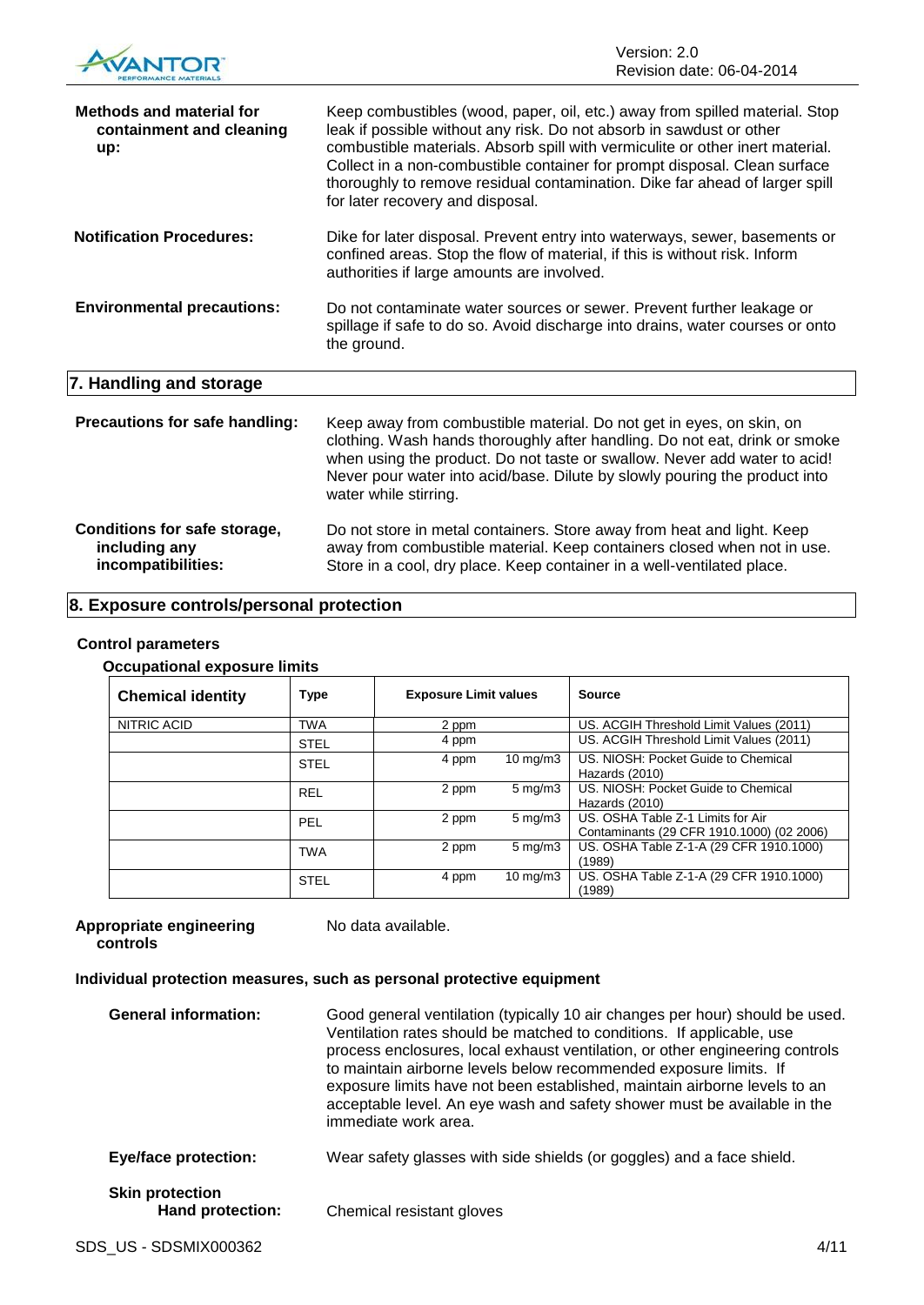

| Other:                         | Wear suitable protective clothing.                                                                                                                                                                                                                                                                     |
|--------------------------------|--------------------------------------------------------------------------------------------------------------------------------------------------------------------------------------------------------------------------------------------------------------------------------------------------------|
| <b>Respiratory protection:</b> | In case of inadequate ventilation use suitable respirator. Chemical<br>respirator with acid gas cartridge.                                                                                                                                                                                             |
| Hygiene measures:              | Provide eyewash station and safety shower. Always observe good personal<br>hygiene measures, such as washing after handling the material and before<br>eating, drinking, and/or smoking. Routinely wash work clothing to remove<br>contaminants. Discard contaminated footwear that cannot be cleaned. |

## **9. Physical and chemical properties**

## **Appearance**

| <b>Physical state:</b>                                | Liquid                         |
|-------------------------------------------------------|--------------------------------|
| Form:                                                 | Liquid                         |
| Color:                                                | Colorless to slightly yellow   |
| Odor:                                                 | Pungent                        |
| Odor threshold:                                       | No data available.             |
| pH:                                                   | 1 (0.1 molar aqueous solution) |
| <b>Melting point/freezing point:</b>                  | -42 °C                         |
| Initial boiling point and boiling range:              | 122 °C                         |
| <b>Flash Point:</b>                                   | Not applicable                 |
| <b>Evaporation rate:</b>                              | No data available.             |
| Flammability (solid, gas):                            | No data available.             |
| Upper/lower limit on flammability or explosive limits |                                |
| Flammability limit - upper (%):                       | No data available.             |
| Flammability limit - lower (%):                       | No data available.             |
| Explosive limit - upper (%):                          | No data available.             |
| Explosive limit - lower (%):                          | No data available.             |
| Vapor pressure:                                       | $6.4$ kPa                      |
| Vapor density:                                        | 2.5                            |
| <b>Relative density:</b>                              | 1.41 (20 $°C$ )                |
| Solubility(ies)                                       |                                |
| <b>Solubility in water:</b>                           | Soluble                        |
| Solubility (other):                                   | No data available.             |
| Partition coefficient (n-octanol/water):              | No data available.             |
| Auto-ignition temperature:                            | No data available.             |
| <b>Decomposition temperature:</b>                     | No data available.             |
| <b>Viscosity:</b>                                     | No data available.             |

## **10. Stability and reactivity**

| <b>Reactivity:</b>                                                   | Reacts violently with strong alkaline substances.                                                                                                    |      |
|----------------------------------------------------------------------|------------------------------------------------------------------------------------------------------------------------------------------------------|------|
| <b>Chemical stability:</b>                                           | Material is stable under normal conditions.                                                                                                          |      |
| <b>Possibility of hazardous</b><br>reactions:                        | Hazardous polymerization does not occur. Decomposes on heating.                                                                                      |      |
| Conditions to avoid:                                                 | Reacts violently with strong alkaline substances. Avoid contact with strong<br>reducing agents. Excessive heat. Contact with incompatible materials. |      |
| Incompatible materials:                                              | Alcohols. Reducing agents. Metals. Alkalies.                                                                                                         |      |
| <b>Hazardous decomposition</b><br>products:<br>SDS US - SDSMIX000362 | Nitrogen Oxides By heating and fire, corrosive vapors/gases may be<br>formed.                                                                        | 5/11 |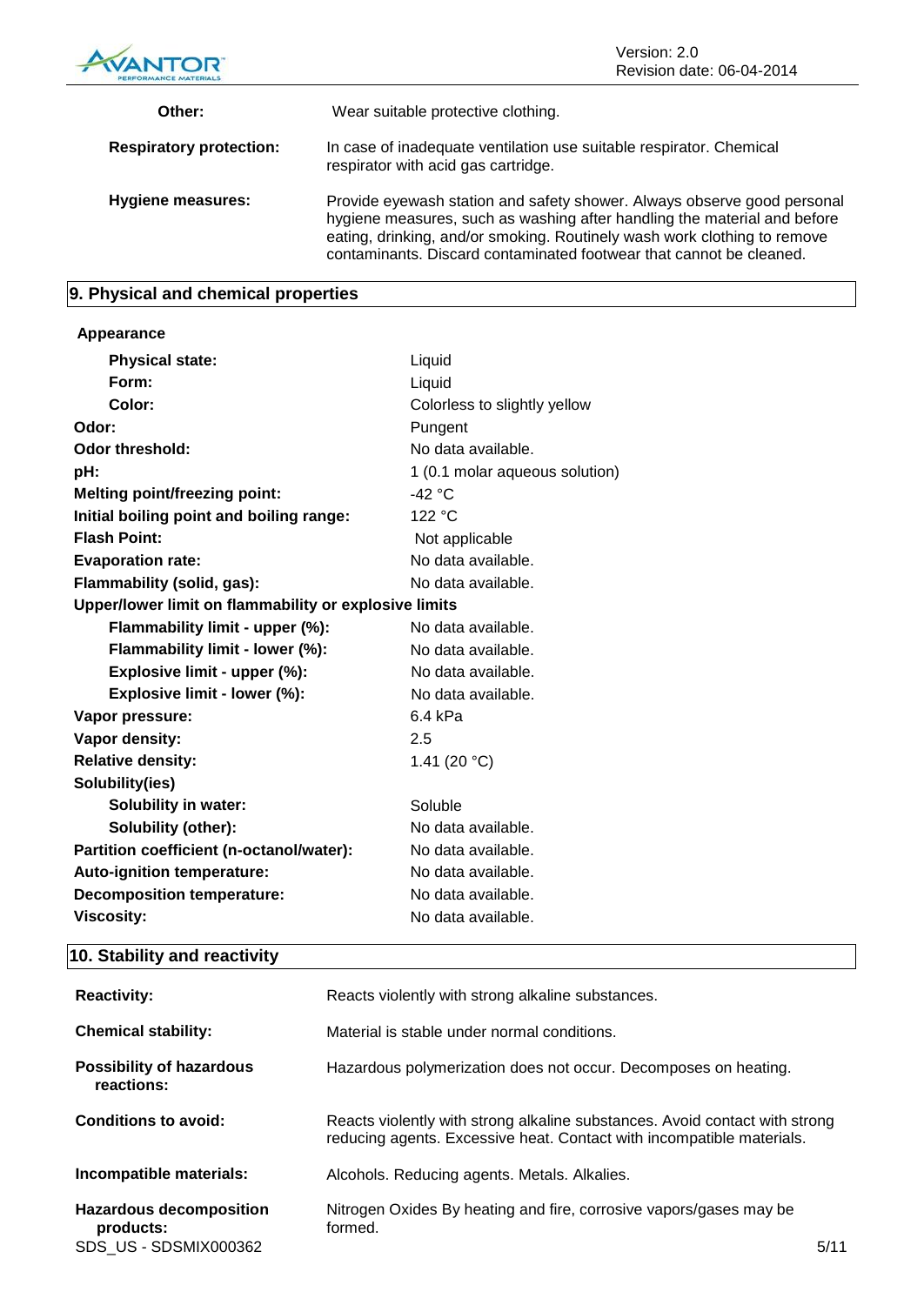

## **11. Toxicological information**

| Information on likely routes of exposure<br>Ingestion:                                                       | May cause burns of the gastrointestinal tract if swallowed.                          |  |
|--------------------------------------------------------------------------------------------------------------|--------------------------------------------------------------------------------------|--|
| Inhalation:                                                                                                  | May cause damage to mucous membranes in nose, throat, lungs and<br>bronchial system. |  |
| <b>Skin contact:</b>                                                                                         | Causes severe skin burns.                                                            |  |
| Eye contact:                                                                                                 | Causes serious eye damage.                                                           |  |
| Information on toxicological effects                                                                         |                                                                                      |  |
| Acute toxicity (list all possible routes of exposure)                                                        |                                                                                      |  |
| Oral<br>Product:                                                                                             | No data available.                                                                   |  |
| <b>Dermal</b><br><b>Product:</b>                                                                             | No data available.                                                                   |  |
| <b>Inhalation</b><br><b>Product:</b>                                                                         | No data available.                                                                   |  |
| Specified substance(s):<br>NITRIC ACID                                                                       | LC 50 (Rat, 4 h): 65 mg/l                                                            |  |
| <b>Repeated dose toxicity</b><br><b>Product:</b>                                                             | No data available.                                                                   |  |
| <b>Skin corrosion/irritation</b><br><b>Product:</b>                                                          | Causes severe skin burns.                                                            |  |
| Serious eye damage/eye irritation<br><b>Product:</b>                                                         | Causes serious eye damage.                                                           |  |
| <b>Respiratory or skin sensitization</b><br><b>Product:</b>                                                  | Not a skin nor a respiratory sensitizer.                                             |  |
| Carcinogenicity<br><b>Product:</b>                                                                           | This substance has no evidence of carcinogenic properties.                           |  |
| IARC Monographs on the Evaluation of Carcinogenic Risks to Humans:<br>No carcinogenic components identified  |                                                                                      |  |
| US. National Toxicology Program (NTP) Report on Carcinogens:<br>No carcinogenic components identified        |                                                                                      |  |
| US. OSHA Specifically Regulated Substances (29 CFR 1910.1001-1050):<br>No carcinogenic components identified |                                                                                      |  |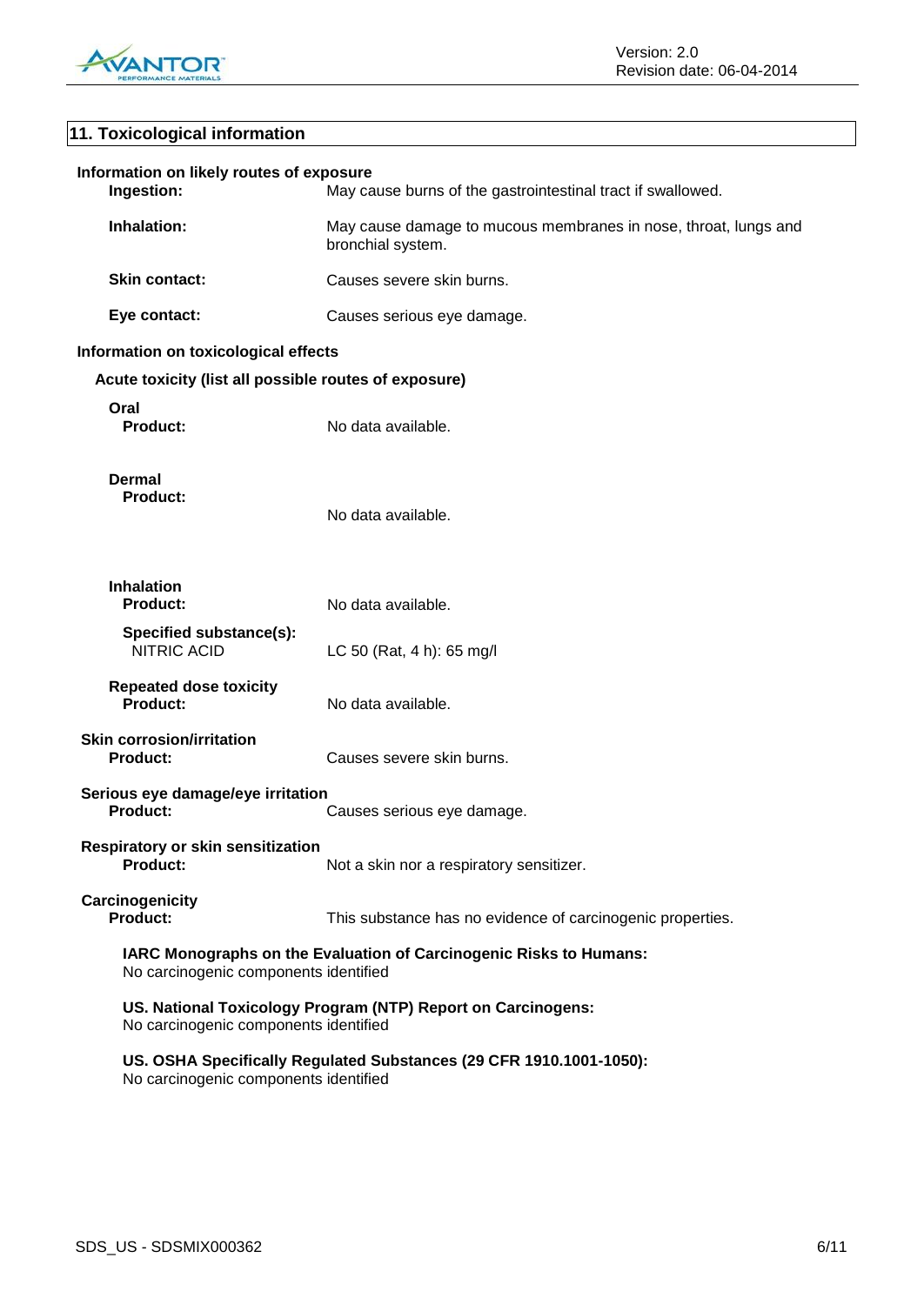

## **Germ cell mutagenicity**

| In vitro<br>Product:                                                  | No mutagenic components identified  |
|-----------------------------------------------------------------------|-------------------------------------|
| In vivo<br>Product:                                                   | No mutagenic components identified  |
| <b>Reproductive toxicity</b><br>Product:                              | No components toxic to reproduction |
| Specific target organ toxicity - single exposure<br>Product:          | None known.                         |
| Specific target organ toxicity - repeated exposure<br><b>Product:</b> | None known.                         |
| <b>Aspiration hazard</b><br>Product:                                  | Not classified                      |
| Other effects:                                                        | None known.                         |

## **12. Ecological information**

#### **Ecotoxicity:**

| Acute hazards to the aquatic environment:                                                   |                                                                                                                                                              |      |
|---------------------------------------------------------------------------------------------|--------------------------------------------------------------------------------------------------------------------------------------------------------------|------|
| <b>Fish</b><br>Product:                                                                     | No data available.                                                                                                                                           |      |
| Specified substance(s):<br><b>NITRIC ACID</b>                                               | LC 50 (Fish, 48 h): 100 - 330 mg/l Mortality                                                                                                                 |      |
| <b>Aquatic invertebrates</b><br>Product:                                                    | No data available.                                                                                                                                           |      |
| Specified substance(s):<br><b>NITRIC ACID</b>                                               | LC 50 (Cockle (Cerastoderma edule), 48 h): 330 - 1,000 mg/l Mortality<br>LC 50 (Green or European shore crab (Carcinus maenas), 48 h): 180 mg/l<br>Mortality |      |
| Chronic hazards to the aquatic environment:                                                 |                                                                                                                                                              |      |
| <b>Fish</b><br>Product:                                                                     | No data available.                                                                                                                                           |      |
| <b>Aquatic invertebrates</b><br><b>Product:</b>                                             | No data available.                                                                                                                                           |      |
| <b>Toxicity to Aquatic Plants</b><br><b>Product:</b>                                        | No data available.                                                                                                                                           |      |
| <b>Persistence and degradability</b>                                                        |                                                                                                                                                              |      |
| <b>Biodegradation</b><br><b>Product:</b>                                                    | Expected to be readily biodegradable.                                                                                                                        |      |
| <b>BOD/COD ratio</b><br><b>Product:</b>                                                     | No data available.                                                                                                                                           |      |
| <b>Bioaccumulative potential</b><br><b>Bioconcentration factor (BCF)</b><br><b>Product:</b> | No data available on bioaccumulation.                                                                                                                        |      |
| SDS US - SDSMIX000362                                                                       |                                                                                                                                                              | 7/11 |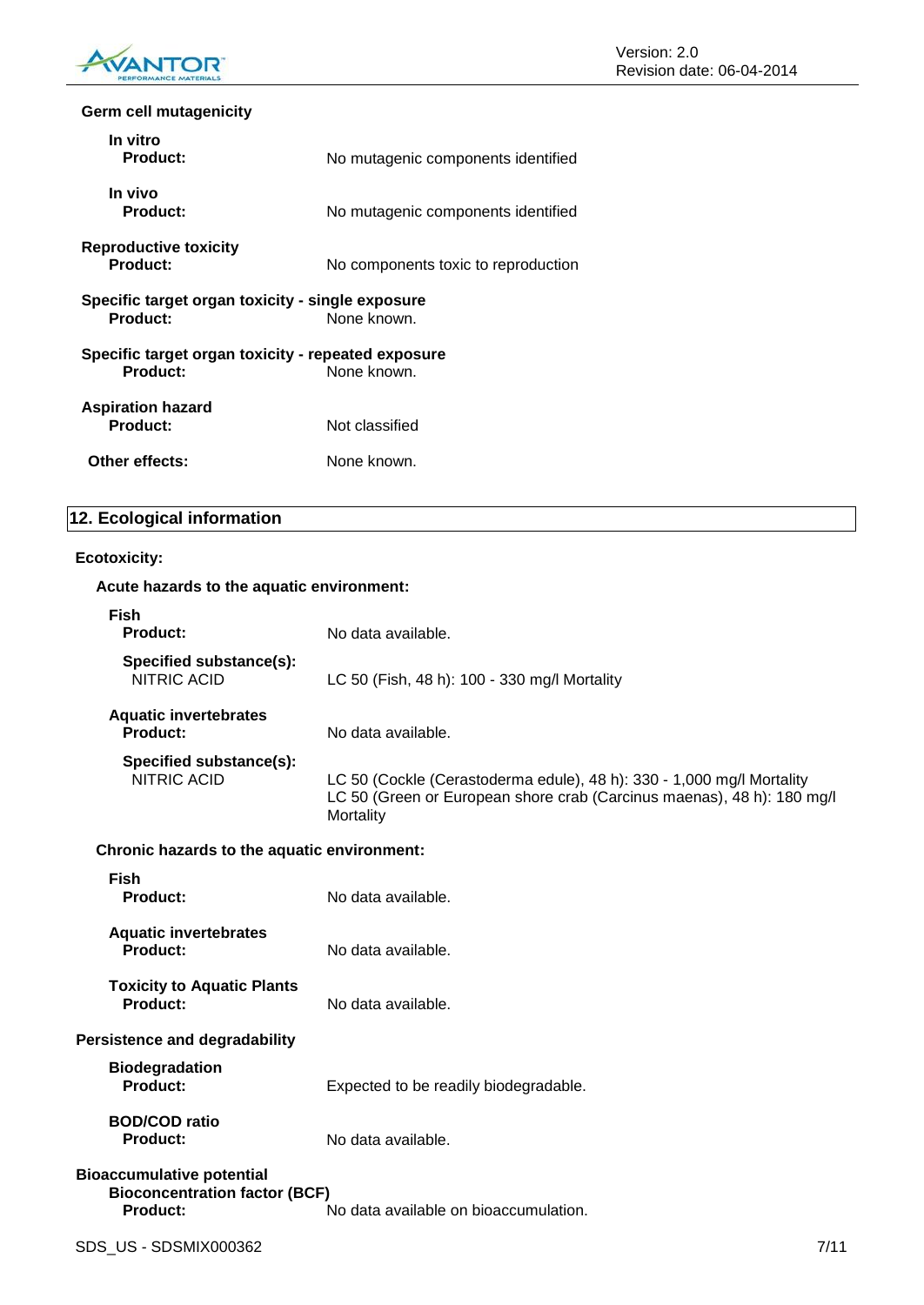

#### **Partition coefficient n-octanol / water (log Kow)**<br>No data available. **Product:** No data available.

| Mobility in soil:             | The product is water soluble and may spread in water systems.                                                 |  |
|-------------------------------|---------------------------------------------------------------------------------------------------------------|--|
| Other adverse effects:        | The product may affect the acidity (pH-factor) in water with risk of harmful<br>effects to aquatic organisms. |  |
| 13. Disposal considerations   |                                                                                                               |  |
| <b>Disposal instructions:</b> | Discharge, treatment, or disposal may be subject to national, state, or local                                 |  |

## **Contaminated packaging:** Since emptied containers retain product residue, follow label warnings even after container is emptied.

### **14. Transport information**

**DOT**

| וטע                                                                                          |                                |
|----------------------------------------------------------------------------------------------|--------------------------------|
| UN number:<br>UN proper shipping name:                                                       | <b>UN 2031</b><br>Nitric acid  |
| Transport hazard class(es)<br>Class(es):<br>Label(s):<br>Packing group:<br>Marine Pollutant: | 8, 5.1<br>8, 5.1<br>Ш<br>Nο    |
| <b>IMDG</b>                                                                                  |                                |
| UN number:<br>UN proper shipping name:<br>Transport hazard class(es)                         | UN 2031<br><b>NITRIC ACID</b>  |
| Class(es):<br>Label(s):<br>EmS No.:                                                          | 8, 5.1<br>8, 5.1<br>$F-A, S-Q$ |
| Packing group:<br>Marine Pollutant:                                                          | Ш<br>No                        |
| IATA                                                                                         |                                |
| UN number:<br>Proper Shipping Name:<br>Transport hazard class(es):                           | UN 2031<br>Nitric acid         |
| Class(es):<br>Label(s):                                                                      | 8, 5.1<br>8, 5.1               |
| Marine Pollutant:<br>Packing group:                                                          | No<br>Ш                        |
|                                                                                              |                                |

#### **15. Regulatory information**

#### **US federal regulations**

**TSCA Section 12(b) Export Notification (40 CFR 707, Subpt. D) US. OSHA Specifically Regulated Substances (29 CFR 1910.1001-1050)** None present or none present in regulated quantities.

#### **CERCLA Hazardous Substance List (40 CFR 302.4):** NITRIC ACID Reportable quantity: 1000 lbs.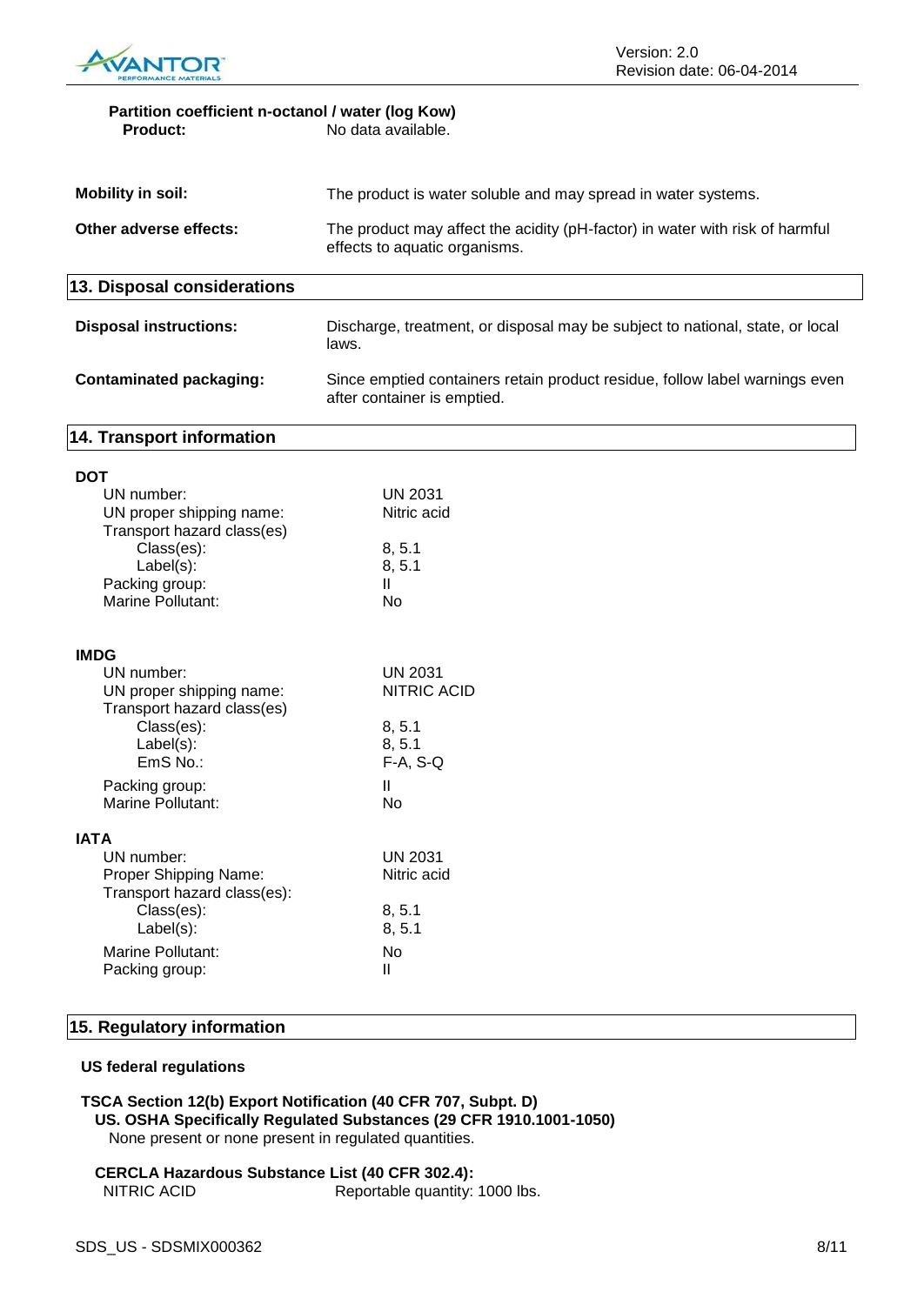

## **Superfund amendments and reauthorization act of 1986 (SARA)**

| $X$ Acute (Immediate)                                                                 | X Chronic (Delayed)<br>$\mathsf{X}$            | Fire<br>Reactive<br><b>Pressure Generating</b>                                    |  |
|---------------------------------------------------------------------------------------|------------------------------------------------|-----------------------------------------------------------------------------------|--|
| <b>SARA 302 Extremely hazardous substance</b>                                         |                                                |                                                                                   |  |
| <b>Chemical identity</b>                                                              | <b>RQ</b>                                      | <b>Threshold Planning Quantity</b>                                                |  |
| <b>NITRIC ACID</b>                                                                    | 1000 lbs.                                      | $1000$ lbs.                                                                       |  |
| <b>SARA 304 Emergency release notification</b>                                        |                                                |                                                                                   |  |
| <b>Chemical identity</b>                                                              | <b>RQ</b>                                      |                                                                                   |  |
| <b>NITRIC ACID</b>                                                                    | 1000 lbs.                                      |                                                                                   |  |
| SARA 311/312 Hazardous chemical                                                       |                                                |                                                                                   |  |
| <b>Chemical identity</b>                                                              | <b>Threshold Planning Quantity</b>             |                                                                                   |  |
| <b>NITRIC ACID</b>                                                                    |                                                | 500lbs                                                                            |  |
| <b>SARA 313 (TRI reporting)</b>                                                       |                                                |                                                                                   |  |
|                                                                                       | <b>Reporting</b>                               | <b>Reporting threshold for</b>                                                    |  |
|                                                                                       | threshold for                                  | manufacturing and                                                                 |  |
|                                                                                       |                                                |                                                                                   |  |
| <b>Chemical identity</b>                                                              | other users                                    | processing                                                                        |  |
| <b>NITRIC ACID</b><br>Clean Water Act Section 311 Hazardous Substances (40 CFR 117.3) | 10000 lbs                                      | 25000 lbs.                                                                        |  |
| NITRIC ACID                                                                           | Reportable quantity: 1000 lbs.                 |                                                                                   |  |
| <b>NITRIC ACID</b>                                                                    | Threshold quantity: 15000 lbs                  | Clean Air Act (CAA) Section 112(r) Accidental Release Prevention (40 CFR 68.130): |  |
| <b>US state regulations</b>                                                           |                                                |                                                                                   |  |
| <b>US. California Proposition 65</b>                                                  | No ingredient regulated by CA Prop 65 present. |                                                                                   |  |
| US. New Jersey Worker and Community Right-to-Know Act<br><b>NITRIC ACID</b>           | Listed                                         |                                                                                   |  |
| US. Massachusetts RTK - Substance List<br>NITRIC ACID                                 | Listed                                         |                                                                                   |  |
| US. Pennsylvania RTK - Hazardous Substances<br><b>NITRIC ACID</b>                     | Listed                                         |                                                                                   |  |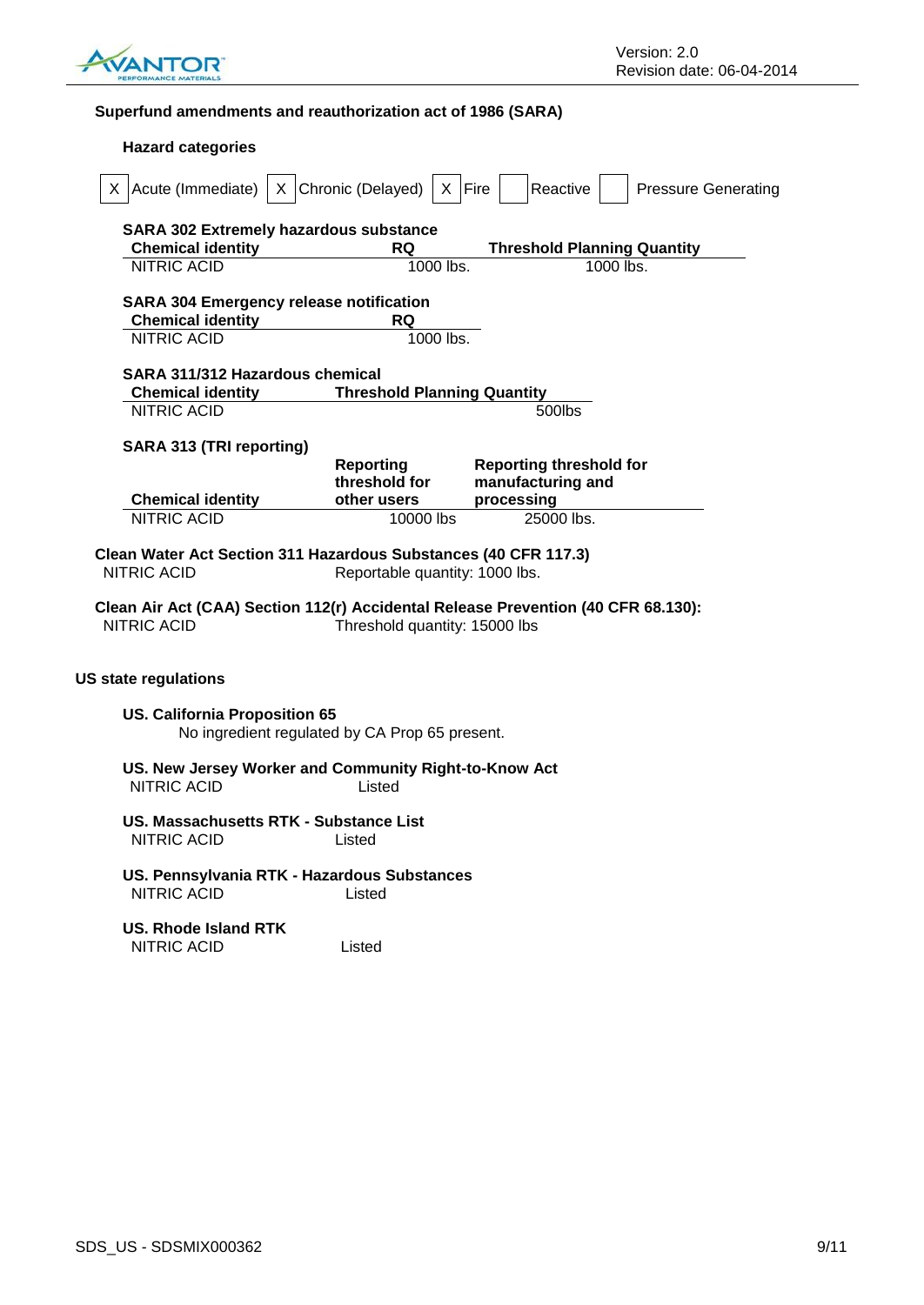

## **Inventory Status:**

Canada DSL Inventory List: On or in compliance with the inventory EINECS, ELINCS or NLP: On or in compliance with the inventory Japan (ENCS) List:<br>
China Inv. Existing Chemical Substances: On or in compliance with the inventory.<br>
Not in compliance with the inventory. China Inv. Existing Chemical Substances: Not in compliance with the inventory.<br>Korea Existing Chemicals Inv. (KECI): On or in compliance with the inventory Korea Existing Chemicals Inv. (KECI): Canada NDSL Inventory:<br>
Philippines PICCS: Not in compliance with the inventory.<br>
On or in compliance with the inventor US TSCA Inventory:<br>
New Zealand Inventory of Chemicals:<br>
On or in compliance with the inventory<br>
On or in compliance with the inventory Japan ISHL Listing:  $\blacksquare$ Japan Pharmacopoeia Listing: Not in compliance with the inventory.

On or in compliance with the inventory On or in compliance with the inventory On or in compliance with the inventory

## **16.Other information, including date of preparation or last revision**

## **NFPA Hazard ID**



Hazard rating: 0 - Minimal; 1 - Slight; 2 - Moderate; 3 - Serious; 4 - Severe OXY: Oxidizer

| <b>Issue date:</b>    | 06-04-2014         |
|-----------------------|--------------------|
| <b>Revision date:</b> | No data available. |
| <b>Version #:</b>     | 2 O                |
|                       |                    |

**Further information:** No data available.